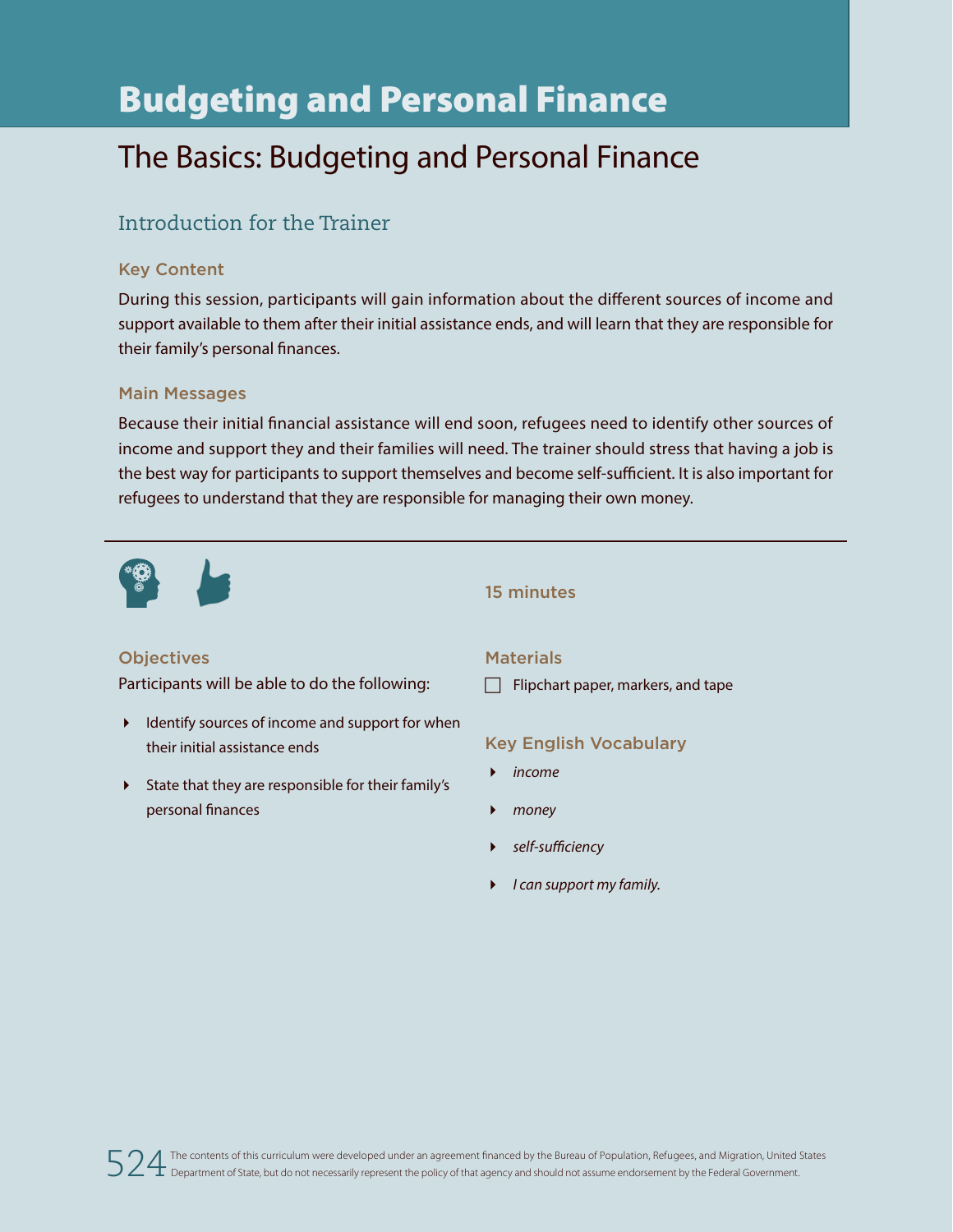## Session Preparation

Before the session, ask those you expect to participate to find out from other refugees in their community what their families' sources of income and support are. They should be sure to talk to refugees who have been in the United States for a while (3 months or longer).

## Trainer's Introduction of Session to Participants

After a certain period of time, assistance from the resettlement agency and the U.S. government will end. When this happens, you and your family need to be ready to support yourselves. You will need to have a plan in place ahead of time.

During this session, we will talk about different sources of income and support that may be available to you.

## Introductory Exercise

Conduct a "think-pair-share" exercise by asking participants to think about what they learned about the different sources of income and support other refugees in their community depend upon.

#### Ask participants to share the information with a partner.

*Briefly review the key English vocabulary for this plan by saying the first word aloud in English. Participants say the word to a partner, and then all together as a group. Continue in the same way with the rest of the words and the sentence. Throughout the session, emphasize the words as they come up and use the sentence whenever there is an opportunity. If there is time (8 to 10 minutes), use the unit vocabulary found at the end of this unit to help participants better understand key English vocabulary words.*

#### Activity

Bring the full group together. Ask for highlights from the partner discussions. Record the different sources of income and support on the flipchart. Tell participants that this is a brainstorming session, and invite them to add to the list with additional forms of income and support that might be available to their families. Here are some possible answers: a job; a second job; the Supplemental Nutrition Assistance Program (SNAP); support from a religious institution; community (or neighbor) support; Supplemental Security Income (SSI, for those eligible); the Matching Grant program (if available); the Special Supplemental Nutrition Program for Women, Infants, and Children (WIC); Children's Health Insurance Program (CHIP); free/reduced school lunch program; interest on savings in bank accounts; or money from the sale of personal items. Be sure that participants understand all of these different forms of income and support by explaining them as they come up during the brainstorming session.

When the list has at least ten items, ask the group which forms of income or support are short-term (such as SNAP or church support) and which are long-term solutions (such as a job) for supporting a family. Circle the long-term solutions.